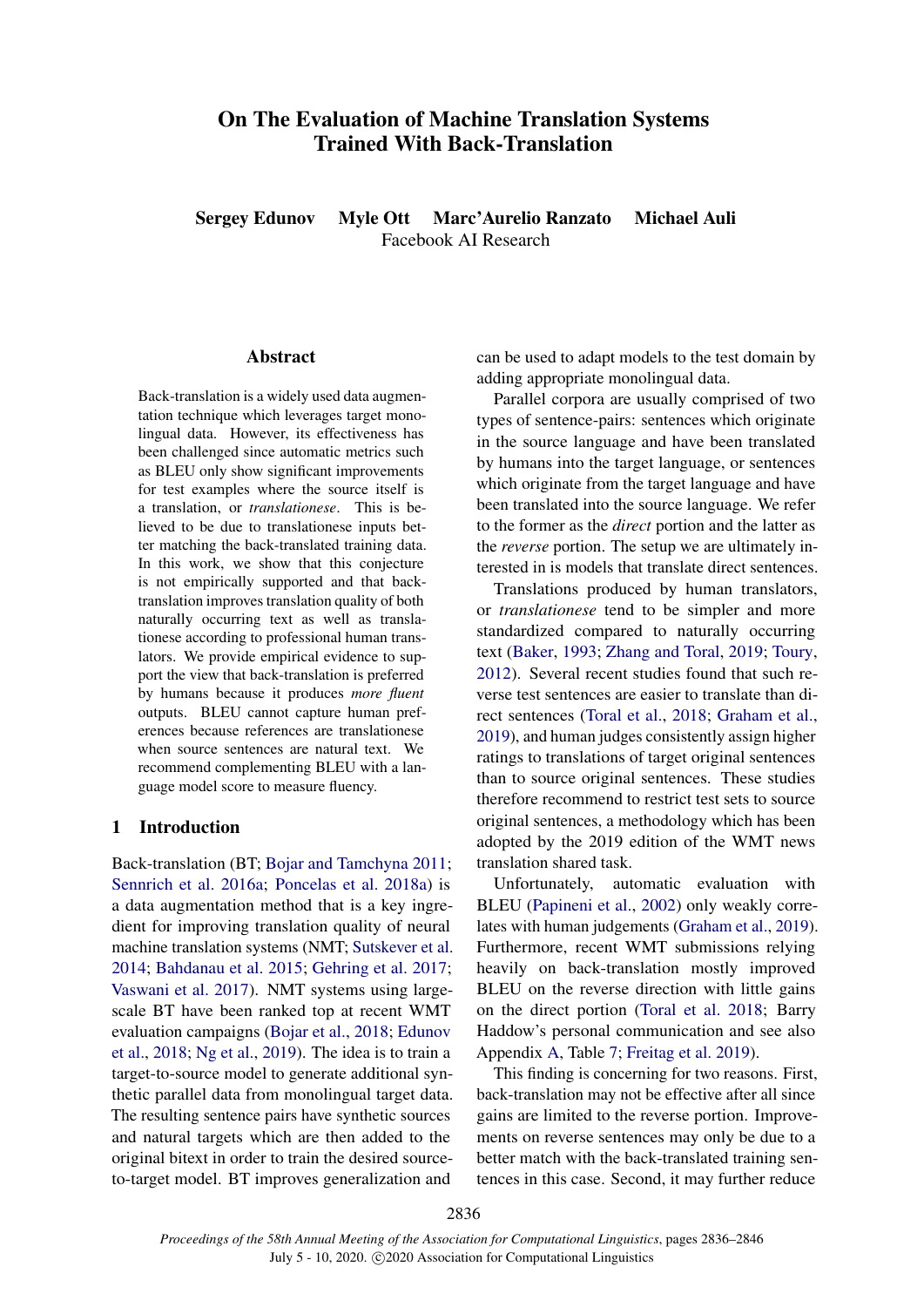our confidence in automatic evaluation, if human judges disagree with BLEU for systems trained with back-translation. Indeed, human evaluations of top performing systems at WMT'18 [\(Bojar et al.,](#page-7-4) [2018\)](#page-7-4) and WMT'19 [\(Bojar et al.,](#page-7-11) [2019\)](#page-7-11) did not agree with BLEU to the extent that correlation is even negative for the top entries [\(Ma et al.,](#page-7-12) [2019\)](#page-7-12).

In this paper, we shed light on the following questions. First, do BT systems only work better in the reverse direction? Second, does BLEU reflect human assessment for BT models? And if that is not the case, why not and how can we alleviate the weaknesses of BLEU?

Our contribution is an extensive empirical evaluation of top-performing NMT systems to validate or disproof some of the above conjectures. First, we show that translationese sources are indeed easier to translate, but this is true for both NMT systems trained with and without back-translated data. Second, we confirm that human assessment of BT systems poorly correlates with BLEU. Third, BLEU cannot capture the higher quality of backtranslation systems because the outputs of both back-translation and non back-translation models are equally close to the translationese references. Fourth, we show that BT system outputs are significanlty more fluent than the output of a system only trained on parallel data, and this may explain the human preference towards BT generations. Finally, we recommend to improve automatic evaluation by complementing BLEU with a language model score which can better assess fluency in the target language while avoiding the artifacts of translationese references.

# 2 Related Work

Back-translation has been originally introduced for phrase-based machine translation [\(Bojar and Tam](#page-7-0)[chyna,](#page-7-0) [2011\)](#page-7-0). For back-translation with neural machine translation, there is a large body of literature building upon the seminal work of [Sennrich](#page-8-0) [et al.](#page-8-0) [\(2016a\)](#page-8-0), from large-scale extensions with sampling [\(Edunov et al.,](#page-7-5) [2018;](#page-7-5) [Ott et al.,](#page-7-13) [2018\)](#page-7-13) or tagging [\(Caswell et al.,](#page-7-14) [2019\)](#page-7-14) to its use for unsupervised machine translation [\(Lample et al.,](#page-7-15) [2018\)](#page-7-15) as well as analysis [\(Poncelas et al.,](#page-8-6) [2018b\)](#page-8-6) and iterative versions [\(Hoang et al.,](#page-7-16) [2018\)](#page-7-16).

More similar to our work, [Toral et al.](#page-8-5) [\(2018\)](#page-8-5) analyzed performance of trained state-of-the-art NMT systems in direct and reverse mode. They observe that translationese is simpler to translate

and claimed that gains for such systems mostly come from improvements in the reverse direction.

Concurrent to our work, [Graham et al.](#page-7-8) [\(2019\)](#page-7-8) find that automatic evaluation with BLEU does not align with the hypothesis that reverse sentences are easier to translate instead. Unfortunately, their findings are not very conclusive because they do not control for the change of actual content, as sentences in one direction may be extracted from documents which are just harder to translate. In this work we correct for this effect by comparing translations of source original sentences with their double translations. [Graham et al.](#page-7-8) [\(2019\)](#page-7-8) also observe that BLEU does not reliably correlate with human judgements. While they consider a large variety of systems trained in various ways, we instead focus on the comparison between the same NMT system trained with and without back-translated data.

Earlier work on statistical machine translation models argued in favor of using source original data only to train translation models [\(Kurokawa](#page-7-17) [et al.,](#page-7-17) [2009\)](#page-7-17), language models for translation [\(Lem](#page-7-18)[bersky et al.,](#page-7-18) [2011\)](#page-7-18), and to tune translation models [\(Stymne,](#page-8-7) [2017\)](#page-8-7). All these studies base most of their conclusions on automatic evaluation with BLEU, which is problematic since BLEU is not reliable and this procedure may overly optimize towards translationese references.

[Freitag et al.](#page-7-10) [\(2019\)](#page-7-10) proposed a post-editing method to turn translationese system outputs into more natural text. As part of their evaluation, they also observed that human assessments poorly correlate with BLEU. While we confirm some of these observations, our goal is an in-depth analysis of the evaluation of NMT systems trained with backtranslated data. We provide empirical evidence corroborating the hypothesis that the discrepancy between BLEU and human assessment is due to the use of translationese references, and we provide a constructive suggestion on how to better automatically evaluate models trained with BT.

# <span id="page-1-0"></span>3 Experimental Setup

In the next sections we first discuss the datasets and models used. Then, we report BLEU evaluations showing a big discrepancy between the gains obtained by a BT system in forward versus reverse direction compared to a baseline trained only on parallel data. This is followed by a series of hypotheses about the reasons for this discrepancy, and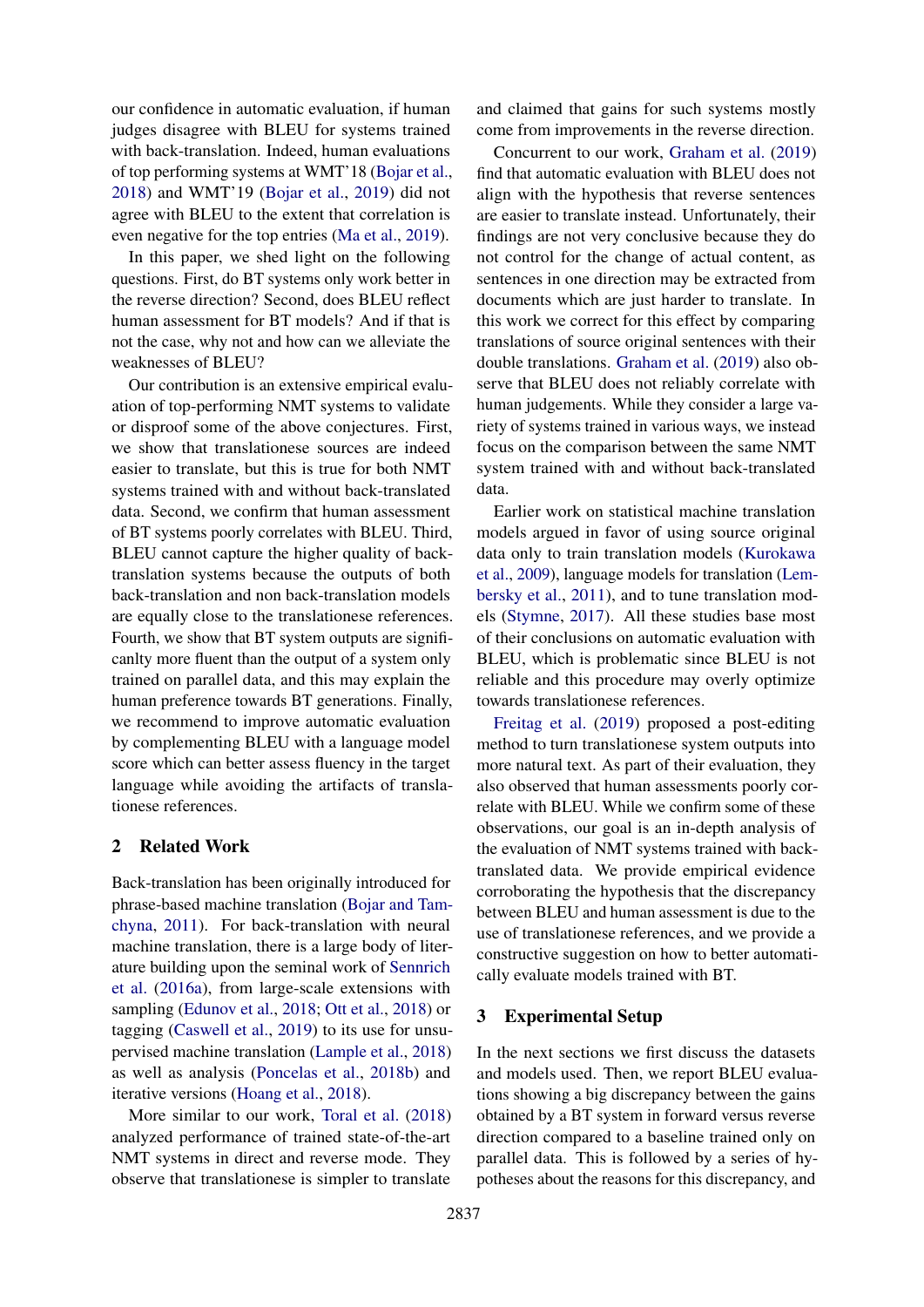empirical studies in support or to disprove these hypotheses. We conclude with a recommendation for how to better evaluate NMT systems trained with BT.

### 3.1 Training Datasets

We consider four language directions: English-German (En-De), German-English (De-En), English-Russian (En-Ru) and Russian-English (Ru-En).

For En-De, we train a model on the WMT'18 news translation shared task data. We used all available bitext excluding the ParaCrawl corpus. We removed sentences longer than 250 words as well as sentence-pairs with a source/target length ratio exceeding 1.5. This results in 5.18M sentence pairs. For back-translation, we use the same setup as the WMT'18 winning entry for this language pair which entails sampled back-translation of 226M German newscrawl sentences [\(Edunov](#page-7-5) [et al.,](#page-7-5)  $2018$  $2018$  $2018$ ).<sup>1</sup>

For De-En, En-Ru, Ru-En we use all parallel data provided by the WMT'19 news translation task, including Paracrawl. We remove sentences longer than 250 words as well as sentence-pairs with a source/target length ratio exceeding 1.5 and sentences which are not in the correct language [\(Lui and Baldwin,](#page-7-19) [2012\)](#page-7-19). This resulted in 27.7M sentence-pairs for En-De and 26M for En-Ru.

For the back-translation models we use the top ranked Facebook-FAIR systems of the WMT'19 news shared translation task.<sup>[2](#page-2-1)</sup> The parallel data and pre-processing of those systems is identical to our baselines which are trained only on parallel data [\(Ng et al.,](#page-7-6) [2019\)](#page-7-6). As monolingual data, the WMT'19 newscrawl data was filtered by langid, resulting in 424M English and 76M Russian monolingual sentences. For En-De and De-En models use a joined byte-pair encoding (BPE; [Sennrich](#page-8-8) [et al.](#page-8-8) [2016b\)](#page-8-8) with 32K split operations, and for En-Ru and Ru-En separate BPE dictionaries for the source and target with 24K split operations.

<span id="page-2-2"></span>

Figure 1: Illustration of the translations used in this work.  $X$  represent sentences originating in the source language. Y are sentences originating in the target language. A single <sup>∗</sup> symbol represents a translation of an original sentence, while ∗∗ represents a double translation, i.e. a translation of a translationese sentence. The original dataset consists of the union of  $(X, Y^*)$  pairs (direct mode) and  $(X^*, Y)$  (reverse mode). According to BLEU, a system trained with BT improves only in reverse mode. As part of this study we have collected double translations, which are useful to assess whether translationese inputs are easier to translate (by comparing performance when the input is  $X^{**}$  versus X and the reference is  $Y^*$ ) and easier to predict (by comparing performance when the reference is  $Y^{**}$  versus Y and the input is  $X^*$ ).

### 3.2 Sequence to Sequence Models

We train models using the big Transformer implementation of fairseq [\(Vaswani et al.,](#page-8-2) [2017;](#page-8-2) [Ott et al.,](#page-7-20) [2019\)](#page-7-20). All our models are trained on 128 Volta GPUs, following the setup described in [Ott et al.](#page-7-13) [\(2018\)](#page-7-13). For En-De we used single Transformer Big models without checkpoint averaging. For De-En and En-Ru we increased model capacity by using larger FFN size (8192) and we also used an ensemble of models trained with three different seeds.

In the remainder of this paper, we will refer to baseline NMT models trained only on parallel data as OP, and to models trained on both parallel data and back-translated data as BT.

### <span id="page-2-3"></span>3.3 Test sets and Reference Collection

In order to assess differences in model performance when inputting translationese vs. natural language  $(\S4.2)$  $(\S4.2)$ , we collected additional references which will be made publicly and freely available soon.3 These are sentence-level (as opposed to document level) translations which matches the training setup of our models. In Appendix [B](#page-9-2) we confirm that our findings also apply to the original WMT documentlevel references.

Figure [1](#page-2-2) illustrates the composition of the test set for each language direction which is divided into two partitions: First, the *direct* portion consists of sentences  $X$  originally written in the source language which were translated into the target lan-

<span id="page-2-0"></span><sup>&</sup>lt;sup>1</sup>WMT'18 models are available at [https:](https://github.com/pytorch/fairseq/tree/master/examples/backtranslation) [//github.com/pytorch/fairseq/tree/](https://github.com/pytorch/fairseq/tree/master/examples/backtranslation) [master/examples/backtranslation](https://github.com/pytorch/fairseq/tree/master/examples/backtranslation) and we used a single model.

<span id="page-2-1"></span><sup>&</sup>lt;sup>2</sup>WMT'19 models are available at [https:](https://github.com/pytorch/fairseq/tree/master/examples/wmt19) [//github.com/pytorch/fairseq/tree/](https://github.com/pytorch/fairseq/tree/master/examples/wmt19) [master/examples/wmt19](https://github.com/pytorch/fairseq/tree/master/examples/wmt19)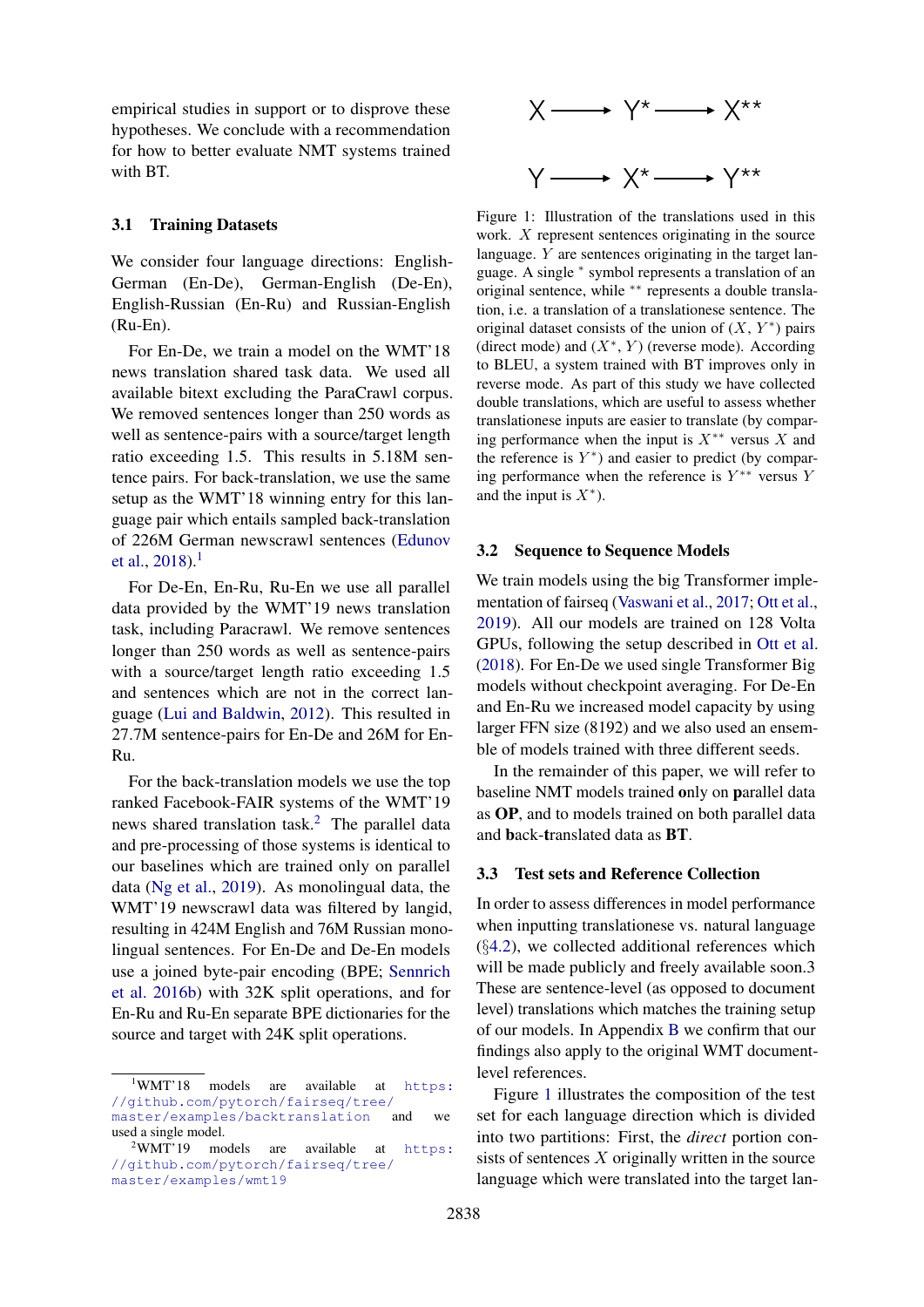guage as  $Y^*$ . Additionally, we translated  $Y^*$  back into the source language to yield  $X^{**}$ , a translationese version of X. Second, for the *reverse* portion, we have naturally occurring sentences in the target language  $Y$  that were translated into the source as  $X^*$ . We also translated these into the target as  $Y^{**}$  to obtain a translationese version of the original target. For each language pair we use the following data:

**English**  $\leftrightarrow$  **German.** We used newstest 2014 that we separated into English-original and Germanoriginal sets. We then sampled 500 Englishoriginal and 500 German-original sentences from each subset and asked professional human translators to translate them into German and English respectively. In addition, we ask professional human translators to provide  $X^{**}$  and  $Y^{**}$  which are translations of  $Y^*$  and  $X^*$ , respectively.

**English**  $\leftrightarrow$  **Russian.** For this setup we sampled 500 English-original sentences from the En-Ru version of newstest2019 and asked professional human translators to translate them into Russian at the sentence-level. Similarly, we sampled 500 Russian-original sentences from the Ru-En version of newstest2019 and obtained English references. We also collected double translations  $X^{**}$ ,  $Y^{**}$  of  $Y^*$  and  $X^*$ , respectively. 3 The additional references are available at [https://github.com/](https://github.com/facebookresearch/evaluation-of-nmt-bt) [facebookresearch/evaluation-of-nmt-bt](https://github.com/facebookresearch/evaluation-of-nmt-bt).

### <span id="page-3-3"></span>3.4 Human and Automatic Evaluation

Human evaluations and translations were conducted by certified professional translators who are native speakers of the target language and fluent in the source language. We rate system outputs using both source and target based direct assessment. In the former case, raters evaluate correctness and completeness on a scale of 1-100 for each translation given a source sentence. This method is the most thorough assessment of translation quality. It also has the additional benefit to be independent of the provided human references which may affect the evaluation. For target based direct assessment, raters evaluate closeness to the provided reference on a scale of 1-100 for each translation. This is easier since it only requires people fluent in one language, and it is the evaluation performed by recent WMT campaigns [\(Graham et al.,](#page-7-21) [2017;](#page-7-21) [Bojar](#page-7-4) [et al.,](#page-7-4) [2018\)](#page-7-4).

To rate a translation, we collected three judgements per sentence. We repeated the evaluation

<span id="page-3-1"></span>

|         |           | src ref sys en-de de-en en-ru ru-en              |  |  |
|---------|-----------|--------------------------------------------------|--|--|
|         | $X$ $Y^*$ | OP 33.7 40.3 31.3 43.8<br>BT 32.3 38.6 31.9 41.2 |  |  |
| $X^*$ Y |           | OP 31.3 43.0 40.5 31.8<br>BT 38.9 48.7 50.6 40.3 |  |  |

Table 1: BLEU for four language directions measured on source original sentences  $(X \to Y^*)$  as well as target original sentences ( $X^* \to Y$ ) for a model trained on parallel data only (OP) as well as a back-translation model (BT). BT performs much better than OP on the reverse portion of the test set but BLEU shows no difference on the direct portion.

<span id="page-3-2"></span>

|  |  | src ref sys en-de de-en en-ru ru-en                             |  |
|--|--|-----------------------------------------------------------------|--|
|  |  | $X$ $Y^*$ OP 33.7 40.3 31.3 43.8<br>BT 32.3 38.6 31.9 41.2      |  |
|  |  | $X^{**}$ $Y^*$ OP 39.7 46.9 42.8 49.9<br>BT 39.2 45.6 44.0 47.6 |  |

Table 2: BLEU for source original sentences ( $X \rightarrow$ Y ∗ ) compared to the same sentence pairs with a translationese source  $(X^{**} \to Y^*)$ . Translationese inputs are simpler to translate but BT and OP systems benefit equally from translationes inputs.

for sentences where all three raters provided judgements that differed by more than 30 points. Evaluation was blind and randomized: human raters did not know the identity of the systems and all outputs were shuffled to ensure that each rater provides a similar number of judgements for each system.

Following the WMT shared task evaluation [\(Bo](#page-7-4)[jar et al.,](#page-7-4) [2018\)](#page-7-4), we normalize the scores of each rater by the mean and standard deviation of all ratings provided by the rater. Next, we average the normalized ratings for each sentence and average all per-sentence scores to produce an aggregate per-system z-score. As automatic metric, we report case-sensitive BLEU using SacreBLEU [\(Post,](#page-8-9) [2018\)](#page-8-9).[3](#page-3-0) We also consider other metrics in Appendix [C,](#page-10-0) but conclusions remain the same.

### 4 Results

### 4.1 Evaluating BT with Automatic Metrics

We first reproduce the known discrepancy between BT and OP in the reverse direction (target original

<span id="page-3-0"></span><sup>3</sup> SacreBLEU signature: BLEU+case.mixed+numrefs.1+ smooth.exp+tok.13a+version.1.3.1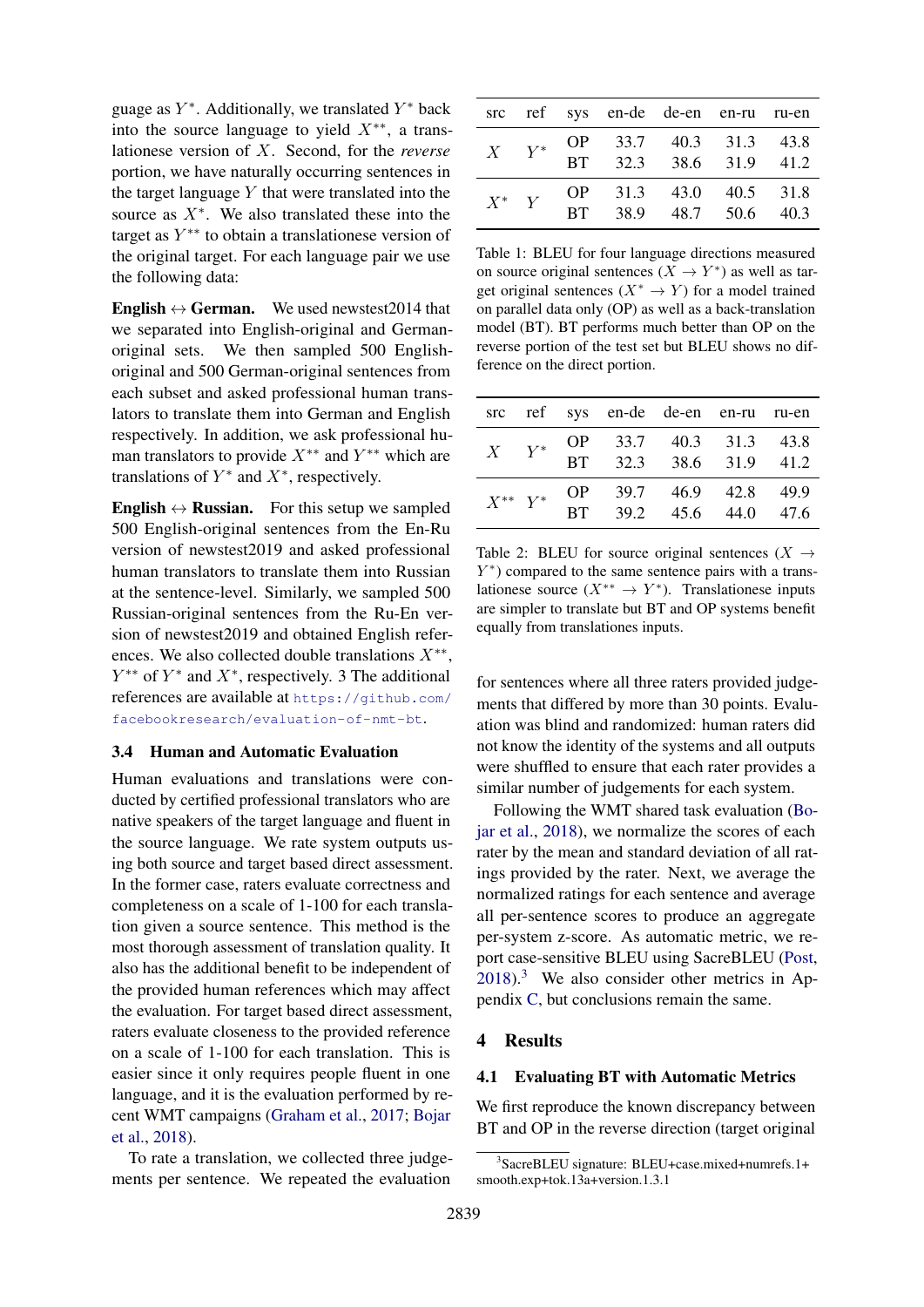<span id="page-4-1"></span>

| src              | ref      | <b>SVS</b> |             | en-de   | de-en       |         | en-ru       |         | ru-en       |         |
|------------------|----------|------------|-------------|---------|-------------|---------|-------------|---------|-------------|---------|
|                  |          |            | <b>BLEU</b> | human   | <b>BLEU</b> | human   | <b>BLEU</b> | human   | <b>BLEU</b> | human   |
| $\boldsymbol{X}$ | $Y^*$    | <b>OP</b>  | 33.7        | $-0.18$ | 40.3        | $-0.07$ | 31.3        | $-0.66$ | 43.8        | $-0.37$ |
|                  |          | <b>BT</b>  | 32.3        | $-0.05$ | 38.6        | 0.03    | 31.9        | $-0.35$ | 41.2        | $-0.12$ |
| $X^*$            | Y        | <b>OP</b>  | 31.3        | $-0.01$ | 43.0        | 0.06    | 40.5        | 0.06    | 31.8        | $-0.02$ |
|                  |          | <b>BT</b>  | 38.9        | 0.10    | 48.7        | 0.13    | 50.6        | 0.16    | 40.3        | 0.07    |
| $X^{**}$         | $Y^*$    | <b>OP</b>  | 39.7        | $-0.05$ | 46.9        | 0.07    | 42.8        | $-0.17$ | 49.9        | $-0.05$ |
|                  |          | <b>BT</b>  | 39.2        | 0.03    | 45.6        | 0.16    | 44.0        | $-0.01$ | 47.6        | 0.12    |
| $X^*$            | $Y^{**}$ | <b>OP</b>  | 39.5        | $-0.01$ | 63.6        | 0.06    | 49.5        | 0.06    | 44.4        | $-0.02$ |
|                  |          | <b>BT</b>  | 41.8        | 0.10    | 61.2        | 0.13    | 50.4        | 0.16    | 38.7        | 0.07    |

Table 3: BLEU and human preference judgements on four language directions with a bitext-only model as well as a back-translation model (BT). BLEU shows no strong preference when the source is natural text  $(X)$  but professional human translators prefer BT regardless of whether the source is X or translationese  $(X^*)$ . Backtranslation also does not overproportionally benefit from inputting translationese since both OP and BT show similar improvements when switching from X to  $X^{**}$  inputs. BT human scores are statistically significantly better at p=0.05 than the respective OP as per paired bootstrap resampling [\(Koehn,](#page-7-22) [2004\)](#page-7-22).

sentences;  $X^* \to Y$  and the forward direction (source original sentences;  $X \to Y^*$ ).

Table [1](#page-3-1) shows that BT does not improve over OP on direct sentences  $(X \to Y^*)$  in aggregate. However, on the reverse portion BT does improve, and it does so by very large margins of between 5.7-10.1 BLEU. Appendix [C](#page-10-0) shows that TER [\(Snover et al.,](#page-8-10) [2006\)](#page-8-10), BEER [\(Stanojevic and](#page-8-11) [Sima'an,](#page-8-11) [2014\)](#page-8-11), METEOR [\(Banerjee and Lavie,](#page-7-23) [2005\)](#page-7-23) and BERTScore [\(Zhang et al.,](#page-8-12) [2019\)](#page-8-12) also do not distinguish very strongly between OP and BT for direct sentences.

A possible explanation for this result is that BT can better translate target-original test sentences because those sentences mimic the training data of BT. The BT training data (§[3\)](#page-1-0) consists largely of target original sentences-pairs with back-translated sources which could explain the discrepancy between performance of the BT system on the direct and reverse portions.

### <span id="page-4-0"></span>4.2 Translationese Benefits Both BT & OP

Translationese is known to be a different dialect with lower complexity than naturally occurring text [\(Toral et al.,](#page-8-5) [2018\)](#page-8-5). This is corroborated by the fact that this data is straightforward to identify by simple automatic classifiers [\(Koppel and](#page-7-24) [Ordan,](#page-7-24) [2011\)](#page-7-24). One possible explanation for why back-translation could be more effective for target original sentences is that the input to the system is translated language. This may give the BT system two advantages: i) the input is simpler than

naturally occurring text and ii) this setup may be easier for the back-translation system which was trained on additional target original data that was automatically translated.

To test this hypothesis we feed source original sentences and translationese into our systems and compare their performance. We created a test setup where we have *both* a source original sentence  $(X)$ and a translationese version of it  $(X^{**})$  which share a reference  $(Y)$ , see §[3.3.](#page-2-3) This enables us to precisely test the effect of translationese vs natural language.

Table [2](#page-3-2) shows that BLEU is substantially higher when the input is translationese  $(X^{**})$  compared to natural language  $(X)$ , however, both BT and OP obtain comparable improvements. Therefore, the BLEU discrepancy between BT and OP in direct vs. reverse cannot be explained by BT gaining an advantage over OP through translationese inputs.

#### 4.3 Human Evaluation Contradicts BLEU

The aforementioned experiments were evaluated in terms of BLEU, an automatic metric. To get a more complete picture, we ask professional human translators to judge translations using source-based direct assessment (unless otherwise specified, this is our default type of human evaluation; see  $\S 3.4$ ).

Table [3](#page-4-1) (first two sets of rows) shows that human judges prefer BT over OP regardless of whether sentences are source original  $(X \to Y^*)$  or target original  $(X^* \to Y)$ . This is in stark contrast to the corresponding BLEU results.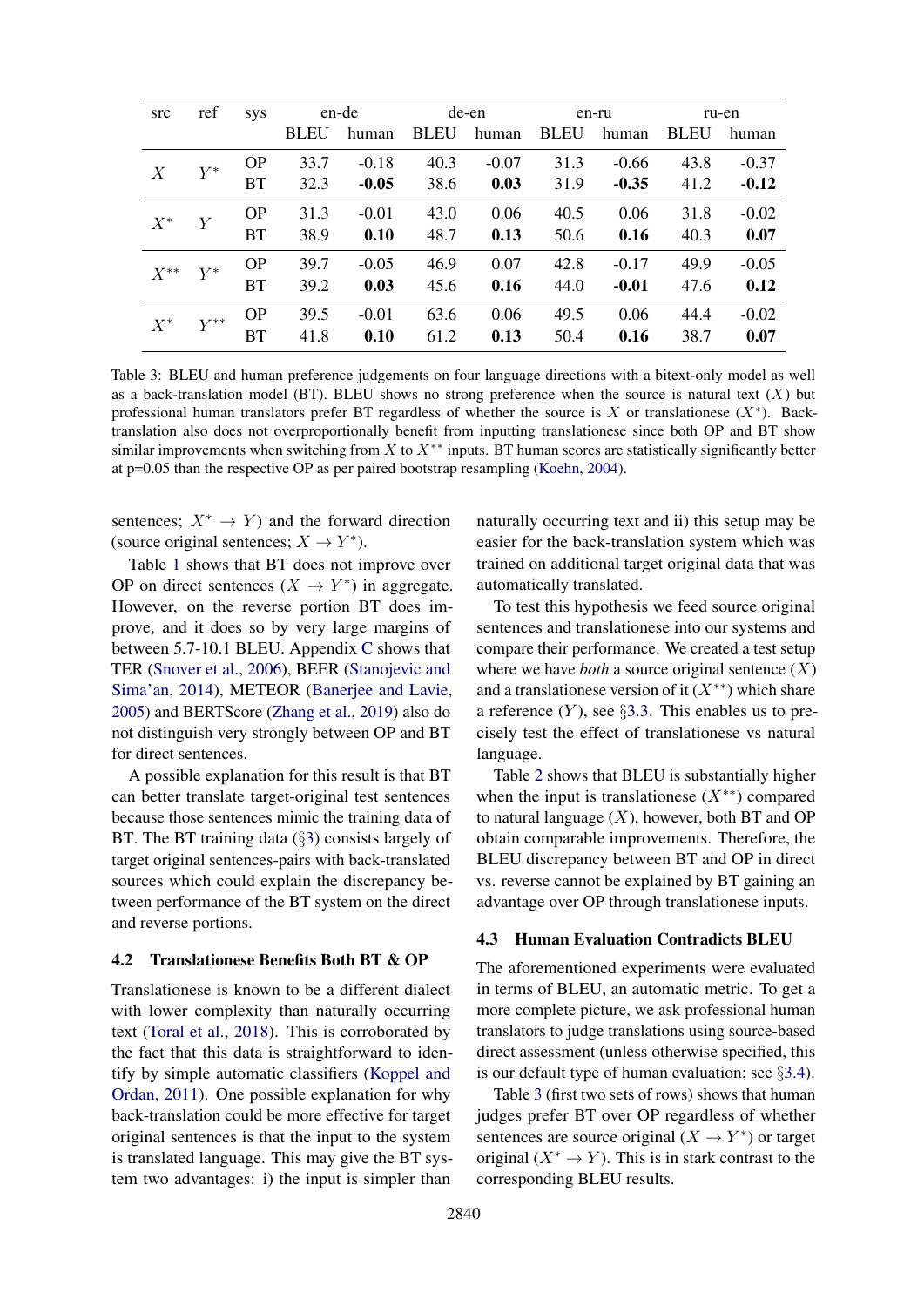Similar observations have been made in the two most recent WMT evaluation campaigns: at WMT'18 [\(Bojar et al.,](#page-7-4) [2018\)](#page-7-4), the large-scale sampled BT system of Facebook-FAIR [\(Edunov et al.,](#page-7-5) [2018\)](#page-7-5) ranked 6th in terms of BLEU while being ranked first in the human evaluation. The results of WMT'19 show a similar picture where a system relying on large scale back-translation ranked first in the human evaluation but only 8th in terms of BLEU [\(Bojar et al.,](#page-7-11) [2019\)](#page-7-11).

*We conclude that professional human translators prefer BT over OP - regardless of whether test sentences are source or target original.*

### 4.4 Human Evaluation is Robust

Our current observations could be explained by some idiosyncrasy in the human evaluation. To reject this hypothesis we performed both sourcebased and target-based assessment for all English-German systems of Table [3](#page-4-1) using professional translators (§[3.4\)](#page-3-3) and computed the correlation between the two types of assessments. The correlation coefficient between source and target based assessment is 0.90 (95% confidence interval 0.55 - 0.98), which indicates that human evaluation is robust to the assessment type. This finding is consistent with other work comparing the two types of human evaluations [\(Bojar et al.,](#page-7-4) [2018\)](#page-7-4).

### <span id="page-5-1"></span>4.5 Why BLEU Fails in Direct Mode

Next, we investigate why BLEU does not agree with human judgements in direct mode. BLEU measures n-gram overlap between a model output and a human reference translation. In the case of direct sentences, the references are translationese.

We found earlier that BLEU does not distinguish between BT and OP even though professional human translators prefer BT. Given references are translationese, one possible explanation is that both systems produce translations which equally resemble translationese and thus BLEU fails to distinguish between them.

To test this hypothesis and measure the closeness of system outputs with respect to translationese, we train two large transformer-based language models [\(Baevski and Auli,](#page-7-25) [2018\)](#page-7-25). The first is trained on outputs produced by the En-De BT system, the second one on the outputs produced by the En-De OP system. The outputs are the translation of English Newscrawl 2018 comprising 76M sentences. We then evaluate the language models on source original sentences  $(Y^*)$  of newstest2015-2018.

<span id="page-5-0"></span>

| data  | OP)  | -RT  |
|-------|------|------|
| $Y^*$ | 37.2 | 36.8 |
|       | 82.2 | 57.4 |

Table 4: Perplexity on the sourceoriginal/translationese portion  $(Y^*)$  and the targetoriginal portion of newstest2014-2018  $(Y)$ . We translate the English newscrawl training data with either OP and BT and train two language models on the outputs. Both BT and OP are equally close to translationese (first row), but BT is closer than OP to naturally occurring text (second row).

The first row of Table [4](#page-5-0) shows that both language models achieve similar perplexity on  $Y^*$  (37.2 VS 36.8), suggesting that the translations of BT and OP are equally close to translationese. Interestingly, both system outputs are closer to translationese than natural text since PPL on  $Y^*$  is significantly lower than the PPL on Y (second row of Table [4\)](#page-5-0). This is also supported by BLEU being higher when using  $Y^{**}$  as a reference compared to Y for the same input  $X^*$  (second and last row of Table [3\)](#page-4-1).

*Our results support the hypothesis that the outputs of BT and OP are equally close to translationese. This in turn may explain why BLEU cannot distinguish between OP and BT in direct mode where the reference is translationese.*

### <span id="page-5-2"></span>4.6 BT Generates More Natural Text

Back-translation augments the training corpus with automatic translations from target original data. Training models on large amounts of target original data may bias BT systems to produce outputs that are closer to naturally occurring text. In contrast, OP systems have been trained on the original parallel data, a mix of direct and reverse data which contains a much smaller amount of target original sentences. This may explain why BLEU evaluation with translationese references (direct portion) does not capture the human preference for BT.

To understand this better, we conduct two experiments. The first experiment is based on the language models we trained previously (§[4.5\)](#page-5-1) to assess how close our systems are to translationese and naturally occurring text. The second experiment is based on a human study where native speakers assess the fluency of each system output.

For the first experiment we reuse the two language models from §[4.5](#page-5-1) to measure how close the system outputs are to natural text  $(Y)$ . The second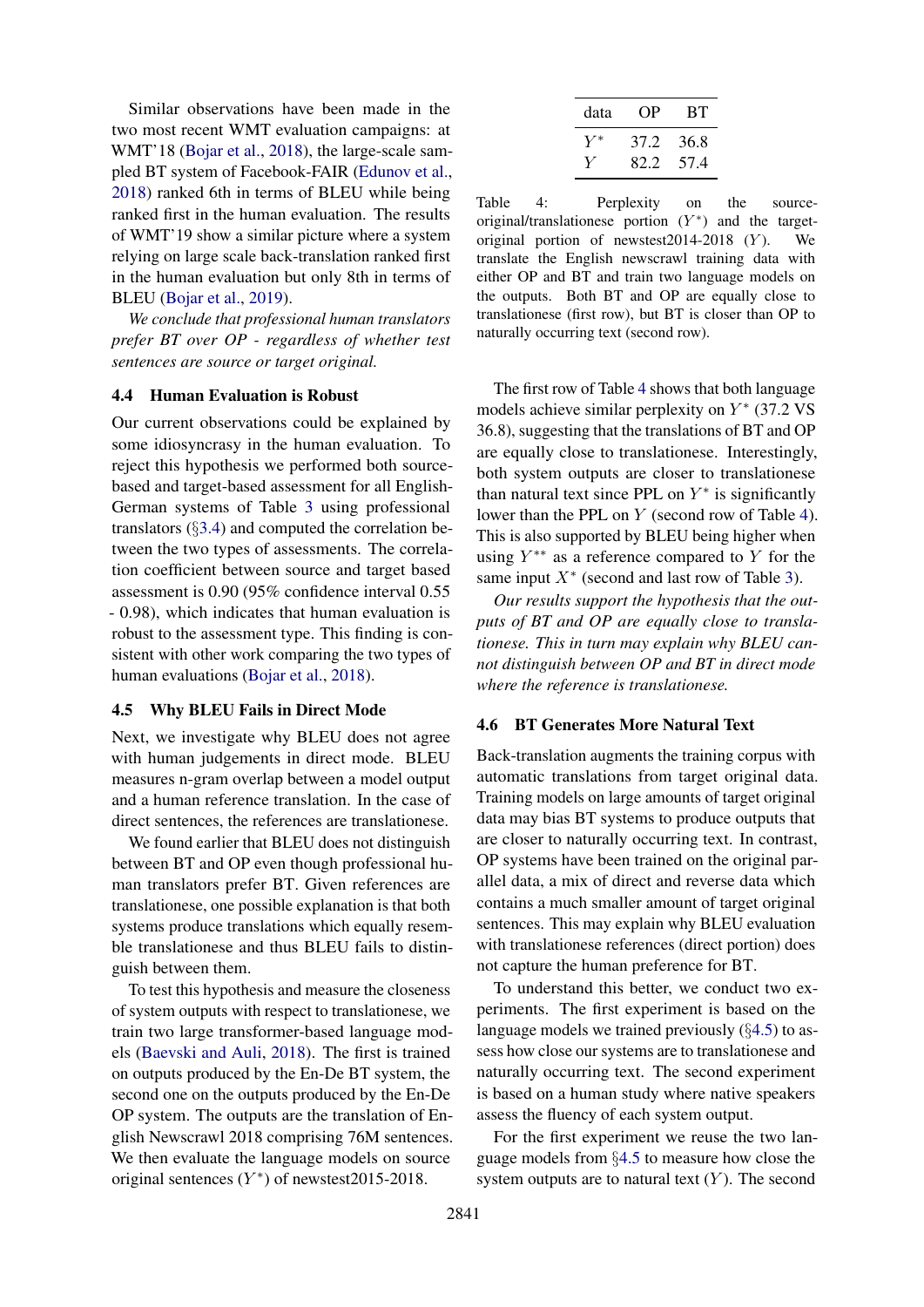<span id="page-6-0"></span>

|          | <b>BT</b> | OP | draw |
|----------|-----------|----|------|
| $De-En$  | 28        | 16 | 63   |
| $En$ -De | 50        | 33 | 18   |
| En-Ru    | 37        | 21 | 47   |

Table 5: Human preference in terms of fluency for system outputs of BT and OP. Judgements are based on a pair-wise comparison between the two systems without the source sentence and conducted by native speakers. All results are based on 100 judgements and the preference of BT over OP is statistically significant at p=0.05.

row of Table [4](#page-5-0) shows that the BT language model assigns much higher probability to naturally occurring text,  $Y$ , compared to the OP language model (82.2 VS 57.4 perplexity), suggesting that *BT does indeed produce outputs that are much closer to natural text than OP*. We surmise that this difference, which is captured by a language model trained on system outputs and evaluated on  $Y$ , could be at least partially responsible for the marked human preference towards BT translations.

In the second experiment, native speakers of English, German and Russian rate whether the output of OP is more fluent than the output of BT for 100 translations of the De-En, En-De and En-Ru systems. Human raters perform a pair-wise ranking and raters can only see two translations but not the source; the system identity is unknown to raters.

Table [5](#page-6-0) shows that BT is judged to be significantly more fluent by native speakers than OP in three languages.

### <span id="page-6-2"></span>5 Improving BT Evaluation

In the previous sections, we gathered mounting evidence that BLEU fails at capturing the improved fluency of BT in direct mode. Next, we propose to use a language model to assess fluency as an additional measure to complement BLEU. Different to the setup above (§[4.5,](#page-5-1) [4.6\)](#page-5-2), where we used a separate LM for each system, we propose to use *a single* LM for all systems in order to simplify the evaluation.

The language model is trained on a large monolingual dataset *disjoint* from the monolingual dataset used for generating back-translated data for BT training. This restriction is critical, otherwise the language model is likely to assign higher probably to BT generations simply because training and evaluation sets overlap. To train these language models we sample 315M, 284M and 120M com-

<span id="page-6-1"></span>

|          | BT PPL | OP PPL |
|----------|--------|--------|
| De-En    | 74.8   | 78.7   |
| $En$ -De | 48.6   | 52.6   |
| Ru-En    | 57.6   | 68.6   |
| En-Ru    | 61.7   | 72.4   |

Table 6: Automatic fluency analysis with language models trained on the Common Crawl corpus in the respetive target language. BT receives lower perplexity (PPL) throughout, despite attaining the same BLEU score of OP, see Table [1.](#page-3-1)

moncrawl sentences for each of the three target languages, namely English, German and Russian, respectively.

The language model is used to score the outputs of BT and OP on the direct portion of the test set. If two systems have similar BLEU scores, then a lower perplexity with the LM indicates higher fluency in the target natural language. This fluency assessment is complementary to BLEU which in turn is more sensitive to adequacy.

Table [6](#page-6-1) shows that the language model assigns lower perplexity to BT in all four setups. This shows that a language model can help to assess the fluency of system output when a human evaluation is not possible.

In future work, we intend to further investigate how to best combine BLEU and language model scoring in order to maximize correlation with human judgements, particularly when evaluating BT in direct mode. Meantime, practitioners can use this additional metric in their evaluation to break ties in BLEU scoring.

### 6 Conclusions

According to our findings, back-translation improves translation accuracy, for both source and target original sentences. However, automatic metrics like BLEU fail to capture human preference for source original sentences (direct mode).

We find that BT produces outputs that are closer to natural text than the output of OP, which may explain human preference for BT. We recommend distinguishing between direct and reverse translations for automatic evaluation, and to make final judgements based on human evaluation. If human evaluation is not feasible, complementing standard metrics like BLEU with a language model (§[5\)](#page-6-2) may help assessing the overall translation quality.

In the future, we plan to investigate more thor-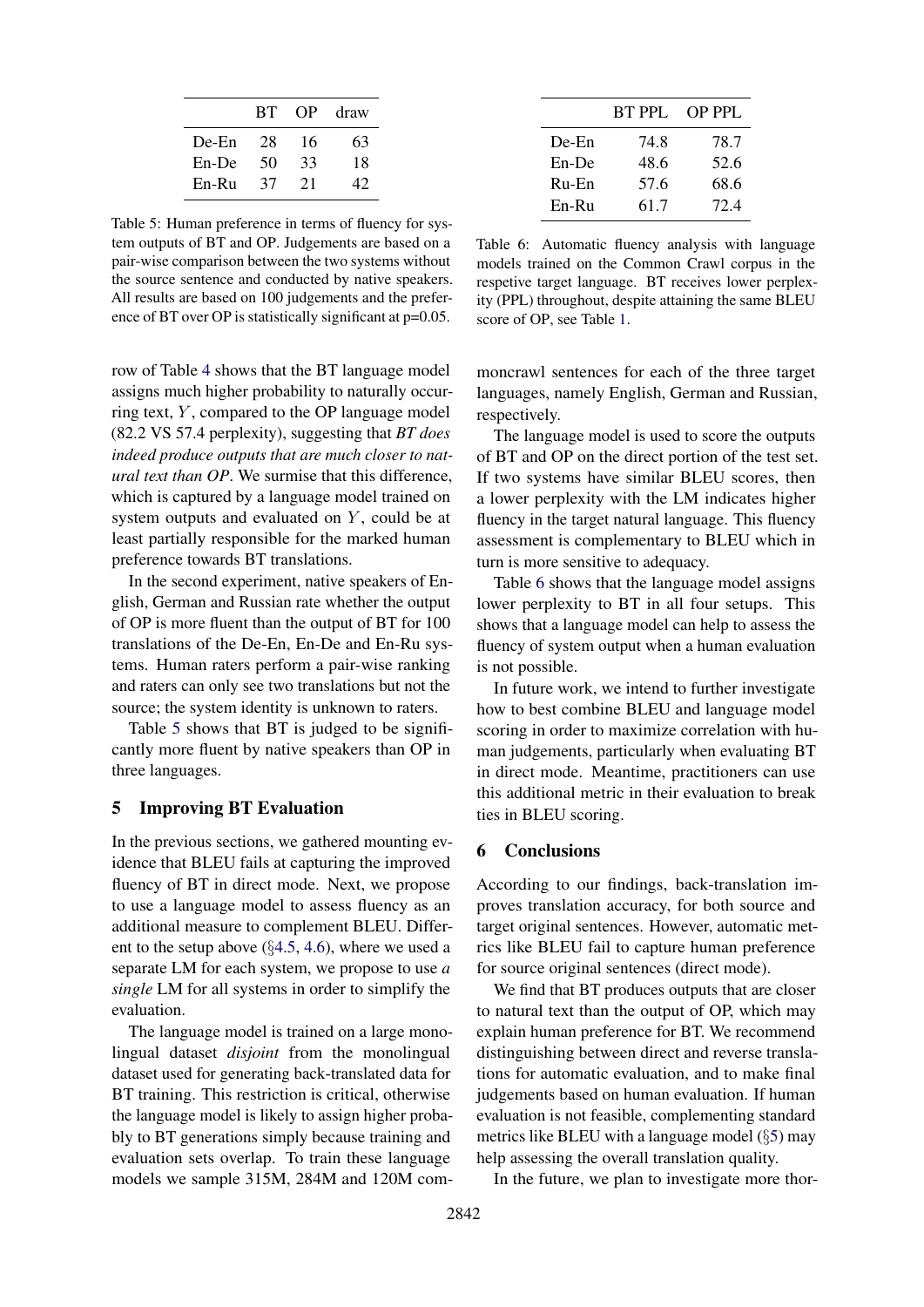oughly the use of language models for evaluating fluency, the effect of domain mismatch in the choice of monolingual data, and ways to generalize this study to other applications beyond MT.

### Acknowledgements

We thank Barry Haddow for initially pointing out the BLEU discrepancy between the forward and reverse portions of the WMT 2018 test set.

### References

- <span id="page-7-25"></span>Alexei Baevski and Michael Auli. 2018. Adaptive input representations for neural language modeling. *arXiv*, abs/1809.10853.
- <span id="page-7-2"></span>Dzmitry Bahdanau, Kyunghyun Cho, and Yoshua Bengio. 2015. Neural machine translation by jointly learning to align and translate. In *Proc. of ICLR*.
- <span id="page-7-7"></span>Mona Baker. 1993. Corpus linguistics and translation studies: Implications and applications. *Text and technology: In honour of John Sinclair*, 233:250.
- <span id="page-7-23"></span>Satanjeev Banerjee and Alon Lavie. 2005. Meteor: An automatic metric for mt evaluation with improved correlation with human judgments. In *In Proc. of ACL Workshop on Intrinsic and Extrinsic Evaluation Measure for Machine Translation*.
- <span id="page-7-0"></span>Ondrej Bojar and Ales Tamchyna. 2011. Improving translation model by monolingual data. In *Proc. of WMT*.
- <span id="page-7-4"></span>Ondřej Bojar, Christian Federmann, Mark Fishel, Yvette Graham, Barry Haddow, Matthias Huck, Philipp Koehn, and Christof Monz. 2018. Findings of the 2018 conference on machine translation (WMT18). In *Proc. of WMT*.
- <span id="page-7-11"></span>Ondřej Bojar, Christian Federmann, Mark Fishel, Yvette Graham, Barry Haddow, Matthias Huck, Philipp Koehn, and Christof Monz. 2019. Findings of the 2019 conference on machine translation (wmt19). In *Proc. of WMT*.
- <span id="page-7-14"></span>Isaac Caswell, Ciprian Chelba, and David Grangier. 2019. Tagged back-translation. In *Proc. of WMT*.
- <span id="page-7-5"></span>Sergey Edunov, Myle Ott, Michael Auli, and David Grangier. 2018. Understanding back-translation at scale. In *Proc. of EMNLP*.
- <span id="page-7-10"></span>Markus Freitag, Isaac Caswell, and Scott Roy. 2019. Text repair model for neural machine translation. *arXiv*, abs/1904.04790.
- <span id="page-7-3"></span>Jonas Gehring, Michael Auli, David Grangier, Denis Yarats, and Yann N Dauphin. 2017. Convolutional Sequence to Sequence Learning. In *Proc. of ICML*.
- <span id="page-7-21"></span>Yvette Graham, Timothy Baldwin, Alistair Moffat, and Justin Zobel. 2017. Can machine translation systems be evaluated by the crowd alone. *Natural Language Engineering*, 23(1):330.
- <span id="page-7-8"></span>Yvette Graham, Barry Haddow, and Philipp Koehn. 2019. Translationese in machine translation evaluation. *arXiv*, abs/1906.09833.
- <span id="page-7-16"></span>Vu Cong Duy Hoang, Philipp Koehn, Gholamreza Haffari, and Trevor Cohn. 2018. Iterative backtranslation for neural machine translation. In *Proc. of 2nd Workshop on Neural Machine Translation and Generation*.
- <span id="page-7-22"></span>Philipp Koehn. 2004. Statistical significance tests for machine translation evaluation. In *Proc. of EMNLP*.
- <span id="page-7-24"></span>Moshe Koppel and Noam Ordan. 2011. Translationese and its dialects. In *Proc. of ACL*.
- <span id="page-7-17"></span>David Kurokawa, Cyril Goutte, and Pierre Isabelle. 2009. Automatic detection of translated text and its impact on machine translation. In *Proc. of MT Summit*.
- <span id="page-7-15"></span>Guillaume Lample, Myle Ott, Alexis Conneau, Ludovic Denoyer, and Marc'Aurelio Ranzato. 2018. Phrase-based and neural unsupervised machine translation. In *EMNLP*.
- <span id="page-7-18"></span>Gennadi Lembersky, Noam Ordan, and Shuly Wintner. 2011. Language models for machine translation: Original vs. translated texts. In *Proc. of EMNLP*.
- <span id="page-7-19"></span>Marco Lui and Timothy Baldwin. 2012. langid. py: An off-the-shelf language identification tool. In *Proc. of ACL: Demonstrations*.
- <span id="page-7-12"></span>Qingsong Ma, Johnny Wei, Ondrej Bojar, and Yvette Graham. 2019. Results of the wmt19 metrics shared task: Segment-level and strong mt systems pose big challenges. In *Proc. of WMT*.
- <span id="page-7-6"></span>Nathan Ng, Kyra Yee, Alexei Baevski, Myle Ott, Michael Auli, and Sergey Edunov. 2019. Facebook fair's wmt19 news translation task submission. In *Proc. of WMT*.
- <span id="page-7-20"></span>Myle Ott, Sergey Edunov, Alexei Baevski, Angela Fan, Sam Gross, Nathan Ng, David Grangier, and Michael Auli. 2019. [fairseq: A fast, extensible](https://doi.org/10.18653/v1/N19-4009) [toolkit for sequence modeling.](https://doi.org/10.18653/v1/N19-4009) In *Proc. of NAACL: Demonstrations*.
- <span id="page-7-13"></span>Myle Ott, Sergey Edunov, David Grangier, and Michael Auli. 2018. Scaling neural machine translation. In *Proc. of WMT*.
- <span id="page-7-9"></span>Kishore Papineni, Salim Roukos, Todd Ward, and Wei-Jing Zhu. 2002. Bleu: a method for automatic evaluation of machine translation. In *Proc. of ACL*.
- <span id="page-7-1"></span>Alberto Poncelas, Dimitar Sht. Shterionov, Andy Way, Gideon Maillette de Buy Wenniger, and Peyman Passban. 2018a. Investigating backtranslation in neural machine translation. *arXiv*, 1804.06189.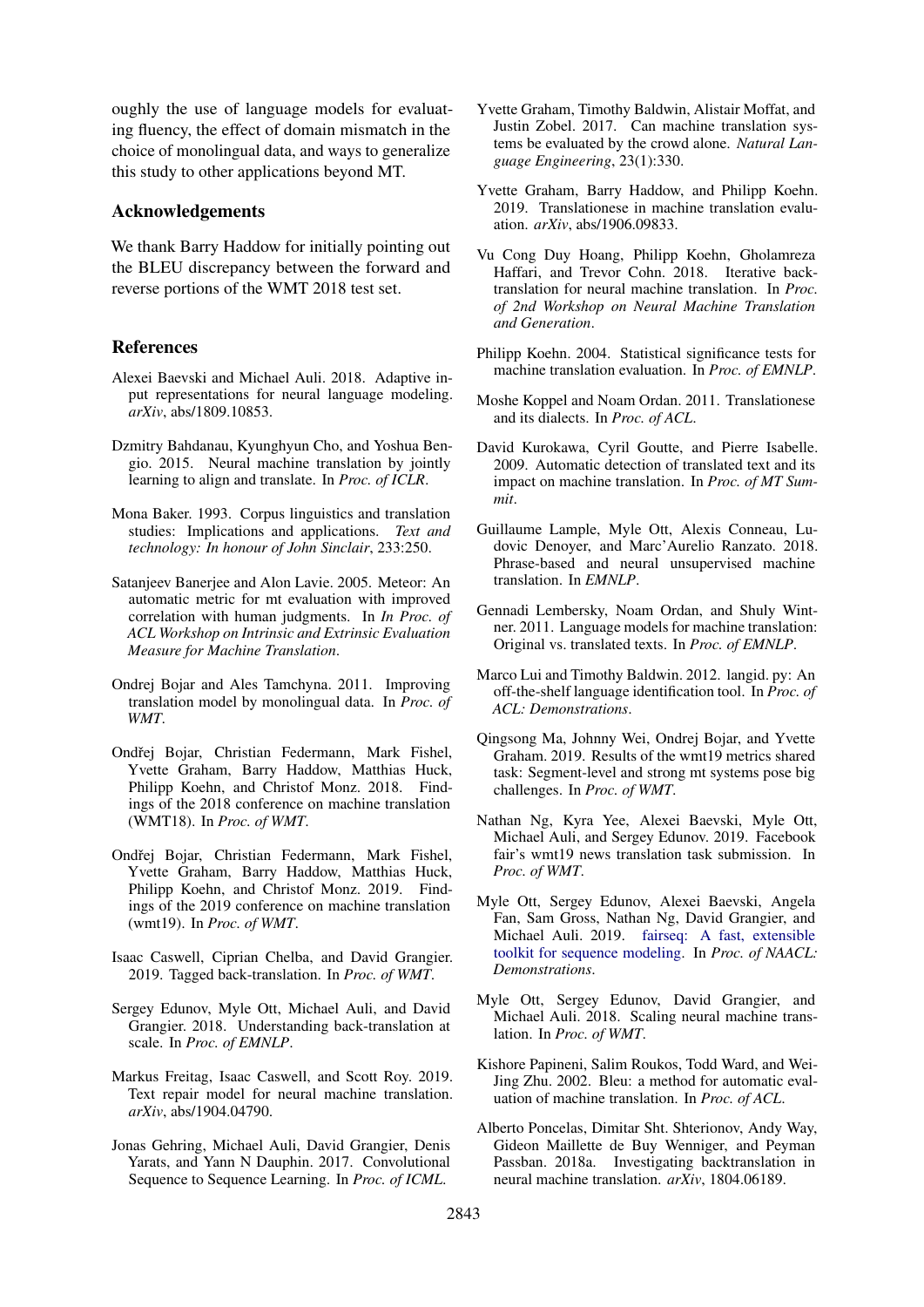- <span id="page-8-6"></span>Alberto Poncelas, Dimitar Sht. Shterionov, Andy Way, Gideon Maillette de Buy Wenniger, and Peyman Passban. 2018b. Investigating backtranslation in neural machine translation. *arXiv*, 1804.06189.
- <span id="page-8-9"></span>Matt Post. 2018. A call for clarity in reporting BLEU scores. In *Proc. of WMT*.
- <span id="page-8-0"></span>Rico Sennrich, Barry Haddow, and Alexandra Birch. 2016a. Improving neural machine translation models with monolingual data. In *Proc. of ACL*.
- <span id="page-8-8"></span>Rico Sennrich, Barry Haddow, and Alexandra Birch. 2016b. Neural machine translation of rare words with subword units. In *Proc. of ACL*.
- <span id="page-8-10"></span>Matthew Snover, Bonnie Dorr, Richard Schwartz, Linnea Micciulla, and John Makhoul. 2006. A study of translation edit rate with targeted human annotation. In *Proc. of AMTA*.
- <span id="page-8-11"></span>Milos Stanojevic and Khalil Sima'an. 2014. Beer: Better evaluation as ranking. In *Proc. of WMT*.
- <span id="page-8-7"></span>Sara Stymne. 2017. The effect of translationese on tuning for statistical machine translation. In *Proc. of NoDaLiDa*.
- <span id="page-8-1"></span>Ilya Sutskever, Oriol Vinyals, and Quoc V. Le. 2014. Sequence to sequence learning with neural networks. In *Proc. of NIPS*.
- <span id="page-8-5"></span>Antonio Toral, Sheila Castilho, Ke Hu, and Andy Way. 2018. Attaining the unattainable? reassessing claims of human parity in neural machine translation. In *Proc. of WMT*.
- <span id="page-8-4"></span>Gideon Toury. 2012. *Descriptive translation studies and beyond: Revised edition*, volume 100. John Benjamins Publishing.
- <span id="page-8-2"></span>Ashish Vaswani, Noam Shazeer, Niki Parmar, Jakob Uszkoreit, Llion Jones, Aidan N. Gomez, Lukasz Kaiser, and Illia Polosukhin. 2017. Attention Is All You Need. In *Proc. of NIPS*.
- <span id="page-8-3"></span>Mike Zhang and Antonio Toral. 2019. The effect of translationese in machine translation test sets. *arXiv*, abs/1906.08069.
- <span id="page-8-12"></span>Tianyi Zhang, Varsha Kishore, Felix Wu, Kilian Q. Weinberger, and Yoav Artzi. 2019. Bertscore: Evaluating text generation with bert. *arXiv*, abs/1904.09675.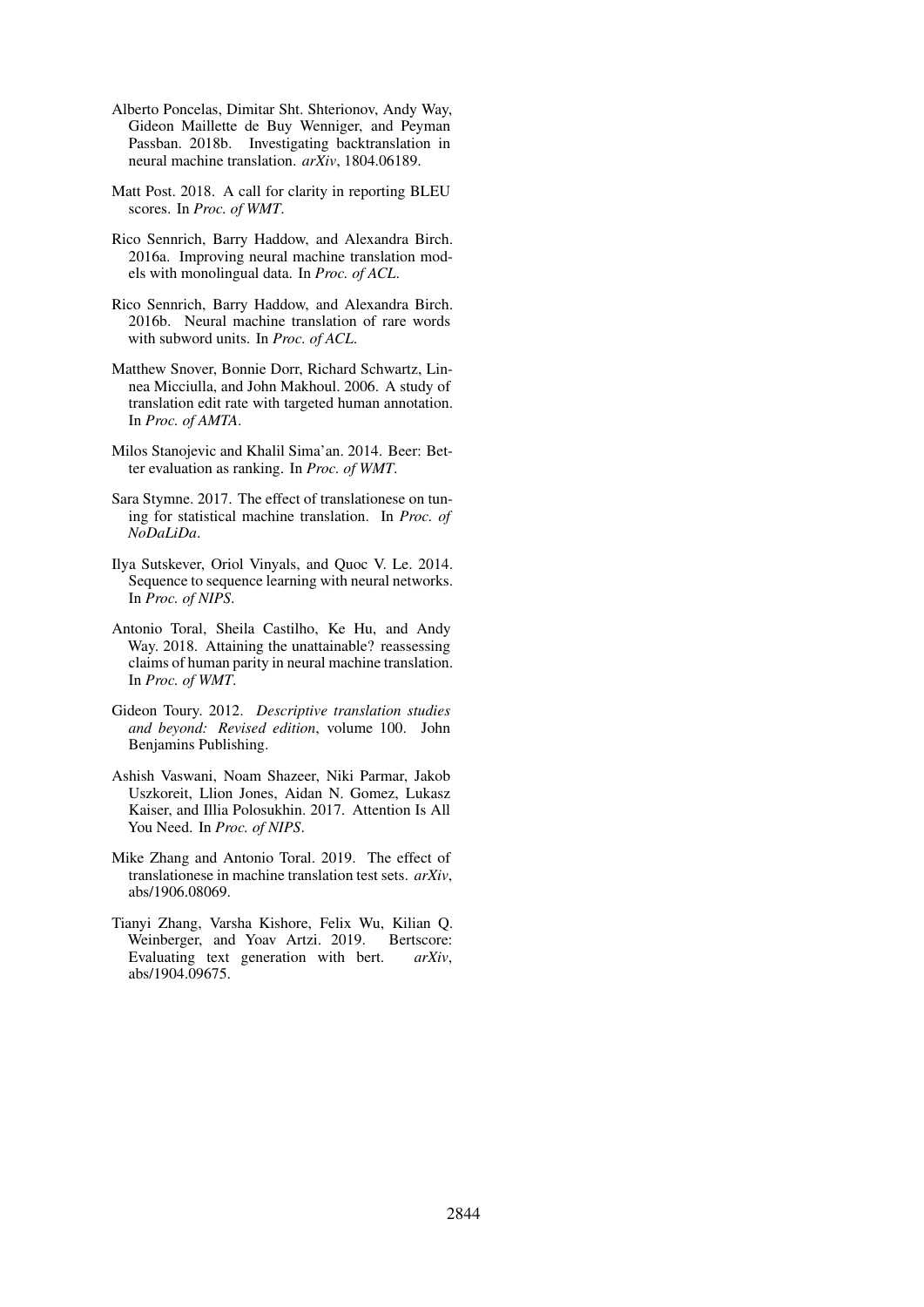| fwd  | rev  | delta   |
|------|------|---------|
| 47.1 | 30.3 | $-16.8$ |
| 51.8 | 36.7 | $-15.1$ |
| 52.9 | 39.1 | $-13.8$ |
| 50.7 |      | $-11.0$ |
| 52.5 | 41.6 | $-10.9$ |
| 50.3 | 39.5 | $-10.8$ |
| 43.5 | 33.4 | $-10.1$ |
| 47.8 | 37.8 | $-10.0$ |
| 37.8 | 28.6 | $-9.2$  |
| 46.0 | 38.2 | $-7.8$  |
| 23.5 | 16.4 | $-7.1$  |
| 48.9 | 42.1 | $-6.8$  |
| 16.7 | 12.0 | $-4.7$  |
| 25.9 | 22.5 | $-3.4$  |
| 15.2 | 14.3 | $-0.9$  |
| 45.8 | 46.1 | 0.4     |
|      |      | 39.7    |

## <span id="page-9-1"></span><span id="page-9-0"></span>A Forward/reverse BLEU for WMT'18 English-German systems

Table 7: Forward/reverse BLEU for WMT'18 English-German systems.

Table [7](#page-9-1) shows that a large-scale back-translation system, Facebook-FAIR, mostly improves BLEU on the reverse portion whereas it is outperformed by many other entrants in the forward portion.

<span id="page-9-3"></span>

|           |                                                                     |                   | src ref sys en-de de-en |  |  |                                                                         | en-ru |                       | ru-en        |                    |
|-----------|---------------------------------------------------------------------|-------------------|-------------------------|--|--|-------------------------------------------------------------------------|-------|-----------------------|--------------|--------------------|
|           |                                                                     |                   | <b>BLEU</b>             |  |  | human BLEU human BLEU human BLEU human                                  |       |                       |              |                    |
| $X$ $Y^*$ |                                                                     | OP D<br><b>BT</b> | 32.3                    |  |  | 33.7 -0.18 40.3 -0.07 31.3 -0.66<br>$-0.05$ 38.6 0.03 31.9 $-0.35$ 41.2 |       |                       | 43.8         | $-0.37$<br>$-0.12$ |
|           | $X$ $Y^*_{WMT}$ BT 29.9 -0.18 35.4 -0.07<br>BT 29.9 -0.05 34.2 0.03 |                   |                         |  |  |                                                                         | 31.8  | -0.66<br>$31.9 -0.35$ | 39.7<br>38.5 | $-0.37$<br>$-0.12$ |

## <span id="page-9-2"></span>B Results with WMT references

Table 8: BLEU results with respect to the original WMT references (document-level) and the sentence-level references used throughout this study. Sentence-level references result in higher BLEU but OP and BT still achieve very similar BLEU.

Table [8](#page-9-3) shows that BLEU does not strongly distinguish between BT and OP, regardless of whether the reference was obtained at the document-level  $(Y^*_{WMT})$  or at the sentence-level  $(Y^*)$ .